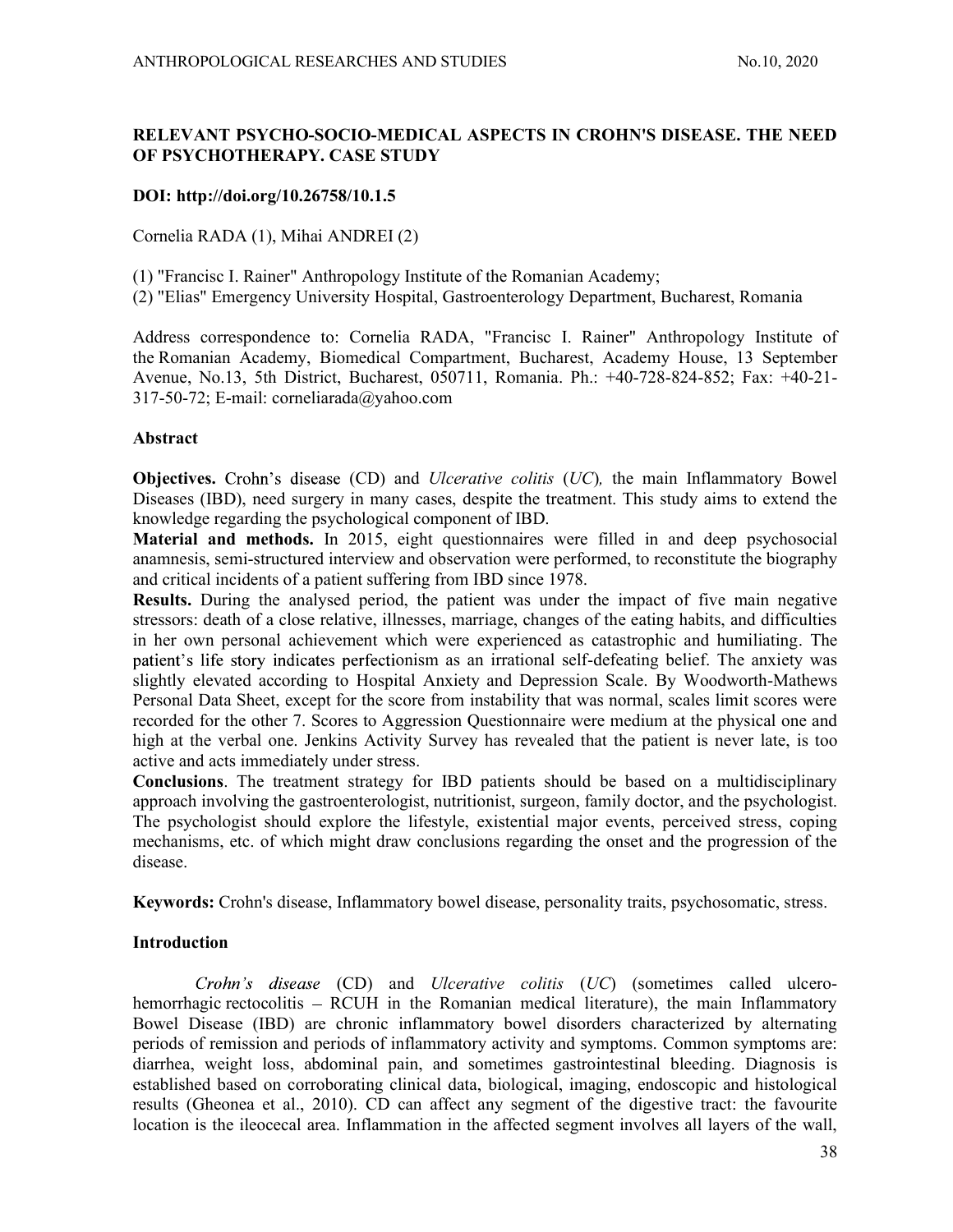and sometimes extends to the tissues or organs in the neighborhoods (Hendy and Hart, 2013; World Gastroenterology Organisation, 2015).

The study "Romanians, lifestyle and gastrointestinal diseases" (" bolile gastrointestinale") conducted by online interview (or CAWI: Computer Assisted Web Interviewing) in May 2015, on a sample of 3,166 respondents aged over 18, urban Internet users, has revealed that over 81% considered IBD as "serious and very serious" and that over 83% said that the need to use the toilet up to 20 times affects the personal and professional life "much" and "very much" (Association of People with inflammatory bowel diseases in Romania, 2015).

The defects of Paneth cells, which mediate immunity and maintain the small intestinal epithelium, have been observed in high proportions of patients with CD, and are associated with a more aggressive CD phenotype (Stappenbeck and McGovern, 2017). A correlation between Paneth cell phenotypes, microbiome, and transcriptome profiles were observed in IBD patients (Liu et al., 2016).

Gut bacteria, fungi, and viruses mediate mucosal homeostasis via their composite genes (metagenome) and metabolic products (metabolome); under conditions of dysbiosis, alterations to their profiles and functions contribute to inflammation and effector immune responses in IBD (Sartor and Wu, 2017).

The risk of IBD in genetically susceptible individuals continues to increase especially in industrialized societies as a consequence of diets and environments which affect the intestinal microbiome (Kaplan and Ng, 2017).

Improving the sanitary conditions has reduced exposure to microorganisms, especially in industrialized countries, and increased immune reactivity which lead to autoimmune and allergic diseases (Okada et al., 2010).

A factor in the pathogenesis of IBD is an alteration of the intestinal microbiome, and the Anti-Inflammatory diet could be an adjuvant in reducing inflammation (Olendzki et al., 2014).

Besides the studies regarding the role of the genetic predisposition in IBD, more and more numerous are the studies concerning the environmental factors involved in the autoimmune diseases. Vitamin D deficiency affects the antibacterial response, regulation of adaptive and innate immunity (Ardesia, Ferlazzo and Fries, 2015).

Correlations between CD and smoking have been established (Karczewski et al., 2014) and between CD and obesity (Harper and Zisman, 2016).

Inherited genetic variants may also explain disease location, differential side effect rates and response to therapy (Cleynen et al., 2016). In fact, recent data shows the influence of antiTNF treatment on mucosal gene expression profiles in IBD (Milanesi et al., 2019).

Helminths (parasitic worms) may modulate the bacterial composition of intestinal flora and have suggested the benefit of helminth therapy in IBD (Versini et al., 2015).

In Crohn's disease over time intestinal complications occur (Thia et al., 2010). After the first surgery, almost half of the patients can develop intestinal complications requiring new bowel resections (Fiorino et al., 2016). CD surgical indications are represented by complications such as stenosis or fistulae in the digestive segments and anoperineal region. The types of surgery depend on the type of complication, and may be required resections of segments, with ileostomy or colostomy which can be temporary to relieve the local inflammation before applying anastomosis, or sometimes definitive when digestive continuity cannot be provided because of severe injuries which do not allow digestive anastomoses (Hwang and Varma, 2008).

The irreversible deterioration in CD is due to fibrosis, elucidating its development mechanisms could be possibly leading to the implementation of antifibrotic therapies as in liver disease (Rockey, 2008; Colombel and Mahadevan, 2017).

Under these circumstances becomes essential the early diagnosis a better control of the disease aiming at obtaining sustained deep remission (Danese et al., 2014). For these reasons, the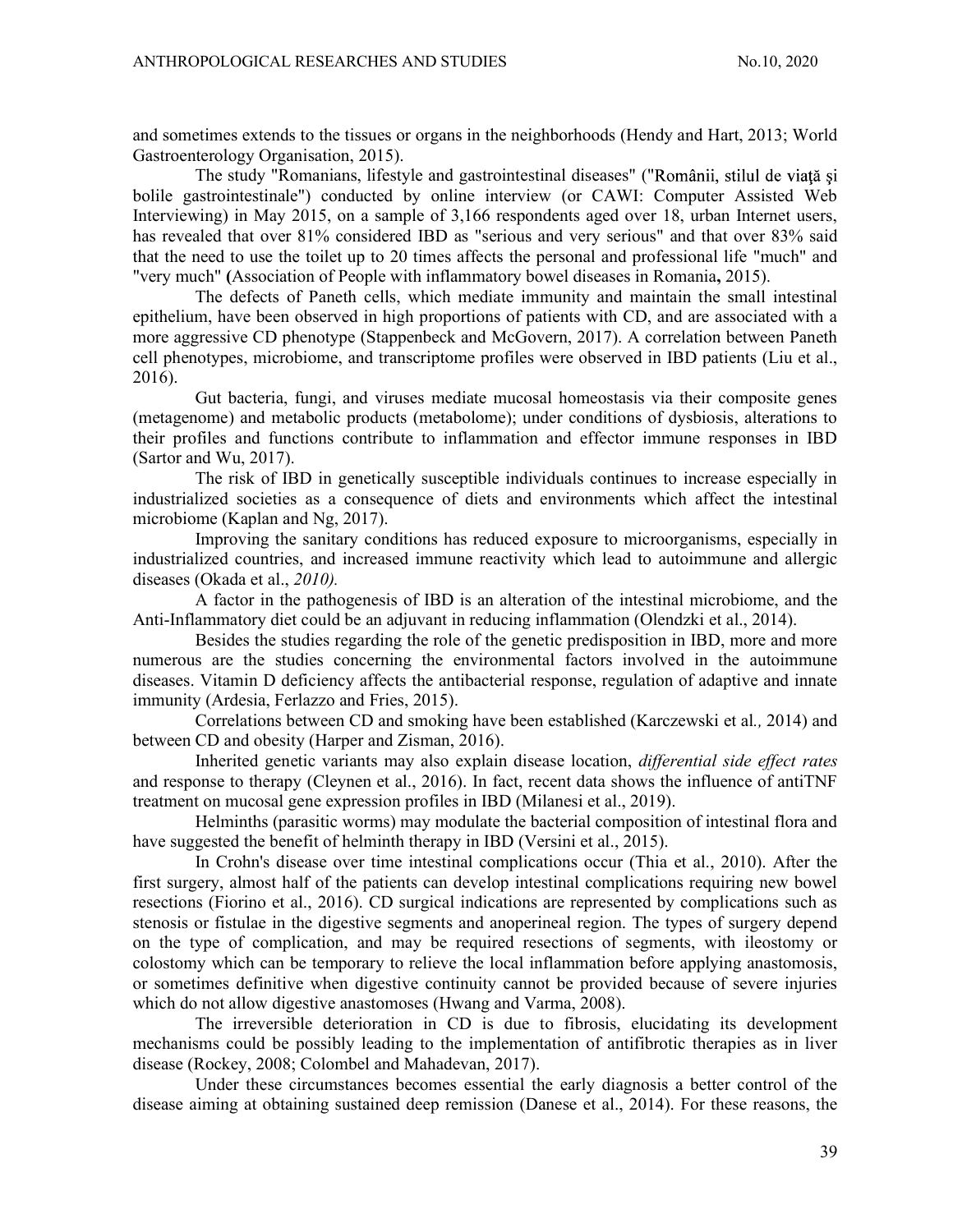collaboration between gastroenterologist and surgeon is essential for the therapeutic success of such patients (Mihai et al., 2010).

There are two types of therapeutic approaches reported for the IBD patients: step-up approach and top-down approach. The first refers to progressive escalation of the potency of the used drugs according to the loss of response to certain molecules. The second consists of a potent active intervention from the start with the most effective molecules to induce faster remission and to limit the damage produced at the intestinal level by the active inflammation. Mainly for economical reasons, step-up approach is used, including in Romania (Rogler, 2013).

Little has been written about the psychosocial aspects of IBD which might have an important effect on the patient management outcome (Husain and Triadafilopoulos, 2004; Gracie et al., 2017).

This study analyses the relationship between psychosocial factors, on the one hand, and the pathogenesis, clinical manifestations and response to the treatment on the other hand of a CD patient.

### Methodology

Starting from the hypothesis that the debut of the disease, the flare-ups and the symptoms are closely related to the bio-psycho-social factors, during 2013 and 2015, 33 patients with IBD completed eight questionnaires as follows.

An Omnibus survey was created and used, with open and closed questions, divided into four sections: 1. Socio-demographic data, 2. Sex, Sexuality, Gender, 3. Relationships, Family, 4. Health. Then, there were applied the following psychological questionnaires: echogram of communication style that assesses the use of the ego states (De Graaf and Kunt, 2010), Hospital Anxiety and Depression Scale (Zigmond and Snaith, 1983), Woodworth-Mathews Personal Data Sheet with 76 items (Dafinoiu, 2016), the Aggression Questionnaire (Buss and Perry, 1992) the Schmieschek Questionnaire for accentuated personality traits with 88 items (Rada and Ispas, 2016), 13 items from the Jenkins Activity Survey (Jenkins, Zyzanski and Rosenman, 1971) and the Family Adaptability and Cohesion Scale III (Rada and Olson, 2016).

The qualitative assessment was performed by anamnesis, semi-structured interview (based on an interview guide) and observation, with the aim to reconstitute biography, to analyze the social and educational conditioning of the personality, to reveal attitudes, conflicts, feelings, critical incidents of the environmental conditions, the subject's own way of communication, the effects of past experience and their influence on presence, as well as the objective somatic changes.

The questionnaires were handed out by the doctor to the patients during hospitalization for diagnostic and evaluation. The qualitative assessments were carried out by the psychologistpsychotherapist in the psychology department.

Written informed consent was obtained from all individual participants included in the study. These evaluations were carried out on a voluntary basis for all the involved parties. The subjects were informed that they could withdraw from the study at any stage, and they were ensured of confidentiality.

All procedures performed in the study were in accordance with the 1964 Helsinki declaration and its later amendments or comparable ethical standards and was approved by the Ethics Commission of "Francisc I. Rainer" Anthropological Institute of the Romanian Academy No 2/26.04.2013.

This article examines some psychosocial elements, the role of the psycho-emotional stress in initiating and maintaining mucosal inflammation in a patient with CD. These interview sequences are published with the patient's consent.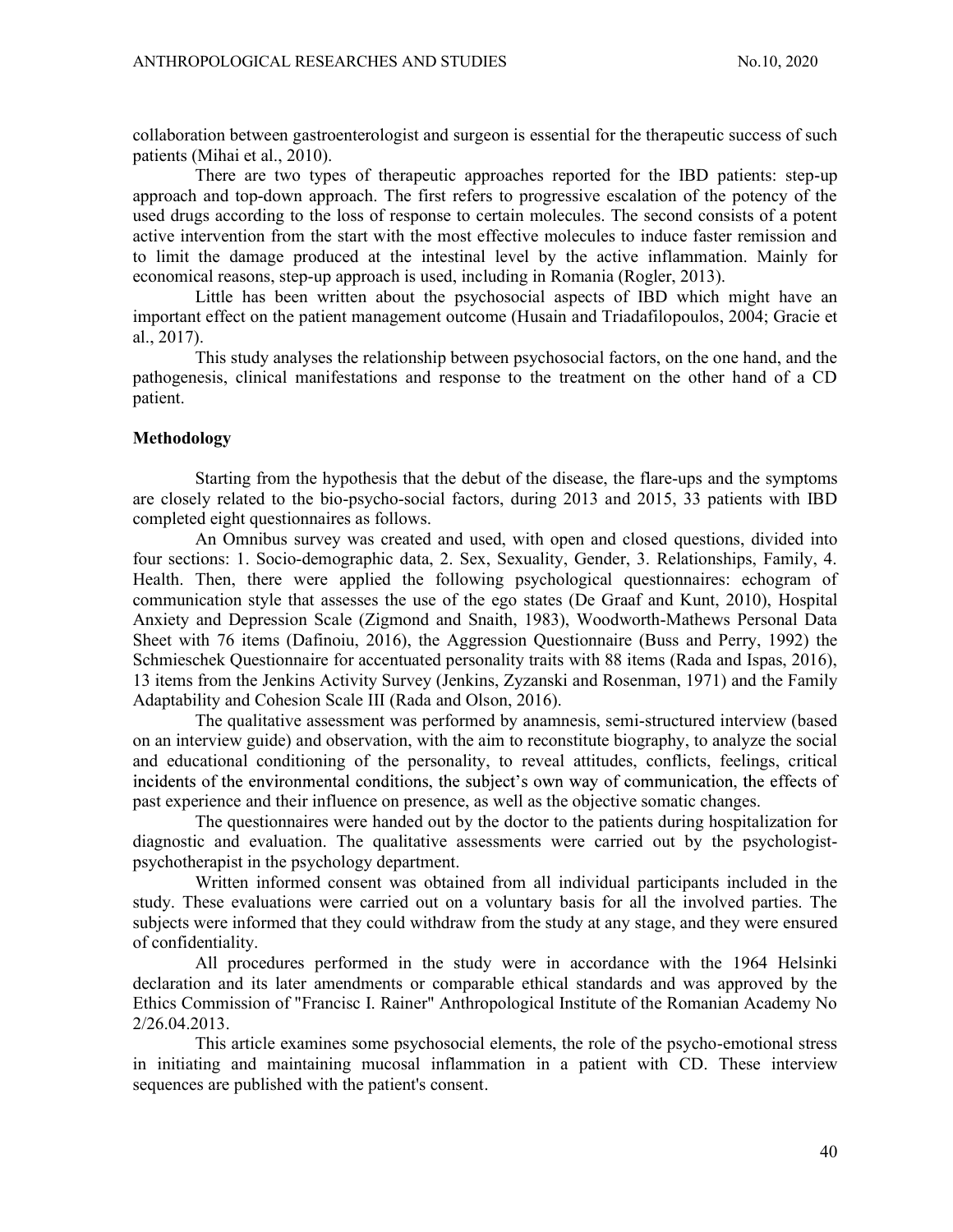### Case presentation

### The history of the patient's disease

After 3 months of severe diarrhea (10-20 stools per day with blood), fever, gastrointestinal and urinary tract infection, 8 kg weight loss, a female patient (CPR) is hospitalized in 1978 and is diagnosed with ulcero-hemorrhagic rectocolitis. The prognosis is reserved; the patient is fed exclusively parenteral for about a week. After three months of hospitalization, she responds to the treatment with antibiotics, prednisone, sulfasalazine, B vitamins. Subsequently, she undergoes a treatment with corticotherapy for one month, with sulfasalazine for 3 years and eats mainly mashed food. Between 1981 and 1996, she has no Inflammatory bowel disease problems at all, and does not take medication. In 1996, a gastrointestinal and urinary tract infection occurs and the colonic inflammatory disease relapses; since then the remissions have been short and never like those in the fifteen-year interval. Because of the great pain at colonoscopy the investigation can only be done up to 20 cm from anus. In 1998, the patient has a severe flare-up with similar manifestations to those at the beginning that required hospitalization. The colonoscopy, performed up to 30 cm of anus and the histopathological examination showed nonspecific chronic inflammation, edema areas and exulceration. Since that year, the colonoscopy has been done under deep anaesthesia. In 1999, 2001, 2004 the patient has other flare-ups, with about 10 loose stools daily, low grade fever, abdominal pain, arthralgia. The colonoscopies have led to the diagnosis of pancolitis, colonic Crohn's disease (infiltrative pattern, anal prolapse, ulceration, polyps). The treatments were represented by corticotherapy - for about 2-3 months, sulfasalazine, mesalazine, ciprofloxacin, metronidazole, iron. By 2008, the patient has around 5 stools, bloating, and moderate, recurrent, prolonged abdominal pain. In 2008, the patient needs hospitalization for a feverish state, diffuse sensitivity to palpation abdomen, bloating, flatulence, severe abdominal pain and semi-consistent 5- 6 stools. The colonoscopy revealed continuous lesions for 70 cm from the anal verge with luminal narrowing. The diagnosis is of idiopathic inflammatory colonic disease, probably ulcerative colitis, extended to the left colon. In addition, to tablets of mesalazine, rectal suppositories and suspension, Azathioprine is introduced into the scheme of treatment. Until 2011, she takes mesalazine and azathioprine. Her condition improves, but three months after the end of treatment in 2012, CPR has a severe flare-up with a weight loss of 12 kg (38 kg at 152 cm) and modified stool pattern consisting of difficulty in defecation with bouts of diarrhea on an infectious background of E coli. The treatment consists of mesalazine and Sinergin<sup> $TM$ </sup> (a prebiotic containing oligofructose-enriched inulin). In 2013, major difficulties arise at defecation, with painful bloating, and occasional vomiting. The colonoscopy indicates erythema and ulceration, and 20 cm far from anus a tight stenosis does not allow any further investigation. The histological analysis of the biopsies from the colonic stenosis reveals no malignancy criteria. The computed tomography (CT) shows changes with infiltrated appearance to the junction with the descending colon. The treatment (micro enemas with budesonide for one month) leads to medium improvements. The diagnosis of Crohn's disease with colonic stenosis and suboclusive syndrome is made, and the doctors recommend surgical intervention. The treatment consists of rifaximin, inulin, trimebutine maleate. The blood tests show a strong biological inflammatory syndrome. The surgery is postponed and initiation of corticosteroid therapy and surgical consult are prescribed.

The patient continues to have difficulties in defecation, acute abdomen, severe abdominal pain, and can only eliminate the stool if this is very soft. In 2014, the Nuclear Magnetic Resonance indicates stenotic lesions on the sigmoid colon and the descending colon from about 15 cm from anus with a length of about 13 cm. The treatment consists of corticosteroids, antibiotics, azathioprine, prebiotics, probiotics and analgesics and antispasmodics when necessary.

In 2015, a biological treatment with adalimumab is introduced, but after the second dose feverish state, arthralgia, difficult stool evacuation and diarrhea, a rash on the arms and in the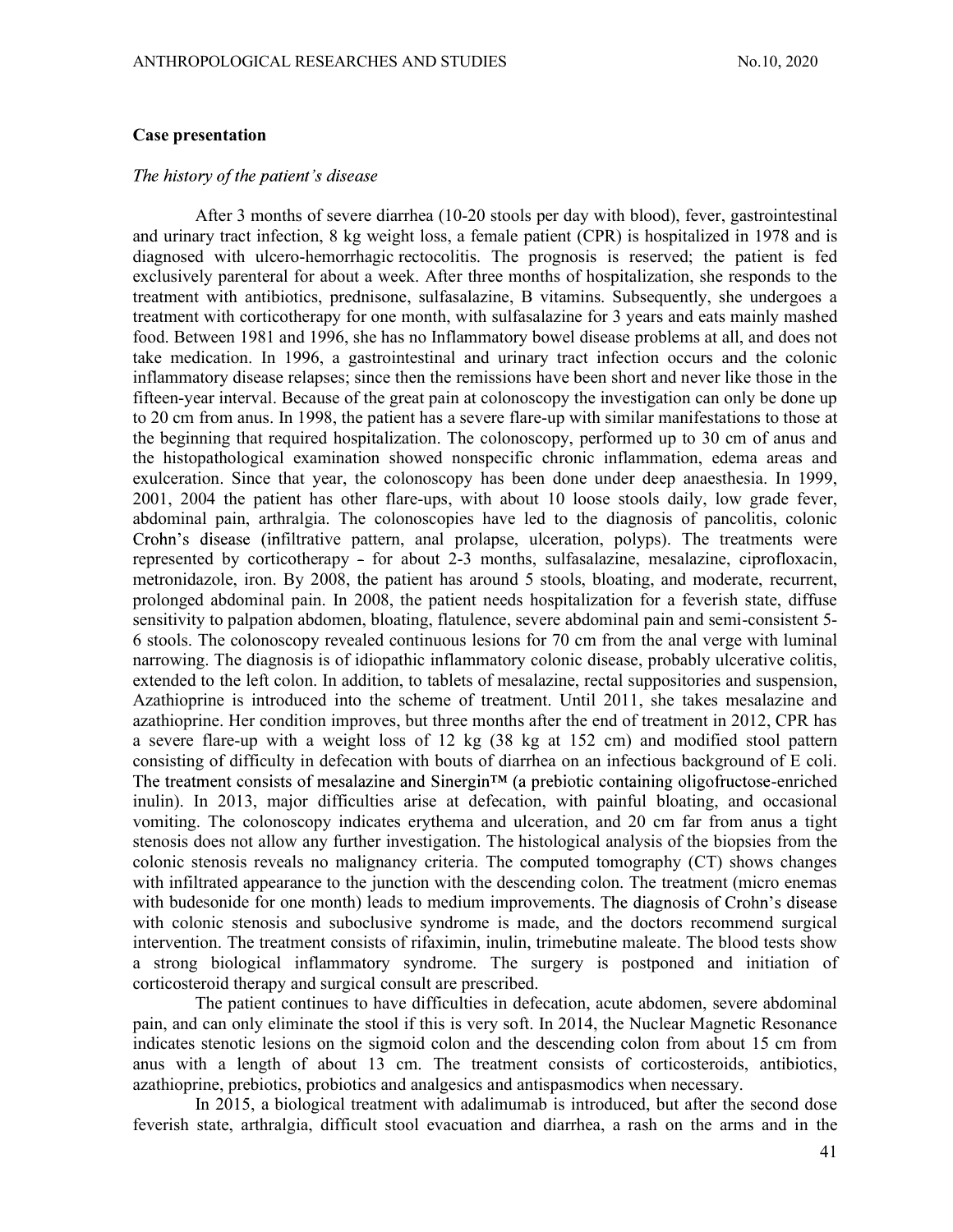perineal appear. The lack of clinical and biological response leads to the interruption of the treatment and surgical consult is recommended.

In 2015, the attempt to dilate the rectal and sigmoid stenosis fails because of the active deep ulcers, and the active inflammation of the lining: 12 cm from anus a tight stenosis is detected. A treatment with infliximabum starts. The pediatric colonoscope cannot get further than 15 cm from anus. The abdominal and pelvic magnetic resonance imaging (MRI) with contrast agent, conducted after the fourth administration of Infliximabum shows a parietal circumferential thickening narrowing the anal canal, with a maximum thickness of 7 mm located in the superior rectum and sigmoid stretching over a distance of 11 cm, and a mild thickening of the descending colon. The surgeon's recommendation is a rectocolonic resection of the lesions, with rectum amputation and permanent colostomy, which the patient postpones. Currently CPR is on the ninth dose of Remicade. Analyses show that that the patient responds clinically and biologically to the treatment with Infliximabum in combination with azathioprine, she has gained some weight, she has not had any other obstructive symptoms and she manages the intestinal transit by the means of pre/probiotics and alimentation. Tumour markers have normal values. There are signs of colonic stenosis, but the patient postpones the surgical intervention.

### Socio-demographic data

When she was interviewed, CPR was 58 years old, with higher education, was living in the urban area with her husband whom she married when she was 31 years old and did not have any children. The average income of family per month was between 600 and 1000 euro. She considers that she has a good relationship with her husbands, even if in the beginning their relationships were quite tensed.

#### The description of the manifestations and the assessment of CD impact on the patient

CPR considers that in the past her disease greatly affected her work, family life and to some extent her sexual life and that currently is still affecting her work and family life. The following passage from the interview highlights the physical and psychological stress experienced by the patient during the active period of the disease:

I do not want to think about how terrible it was to go at least 10 times a day to the toilet. All those terrible abdominal pains that I had...When I got sick for the first time I was 21 and I could not enjoy anything from the common pleasures of that age and I used to watch sadly all those vivid people around me.

I look in the file with the history of my illness and I wonder how I have not lost my mind for so much suffering. This disease has incapacitated me and I have fought hard not to get out of the race and lead a life comparable to those people in my category. During the day, going to work was a real problem as the imperious need to go to the toilet could occur anytime and I could not have found a place to go. The worst thing was when the night sleep was interrupted several times for defecation. I remember that in the last two years of college when I had to go to examinations I could not eat before, I was anxious to be performant, I was suffering because of my belly and I was thinking of my duties at the job that I had to solve quickly as nobody replaced me during that free week that I could afford. At work it was a problem because I had to interrupt my work at least 6 times during the day, moreover, the toilet might have been occupied. Sometimes during meetings or while teaching to the students I had to stop in order to go to the toilet. I always had tampons, two pairs of underpants on me to help me in case I stained myself. My daily main concern was to identify the places where I could go to the toilet and the shortest ways of access.

I wanted so much to keep up with my fellows and I made efforts to attend conferences abroad at least twice a year. A few days before and during the journey I used to eat scarcely and only mint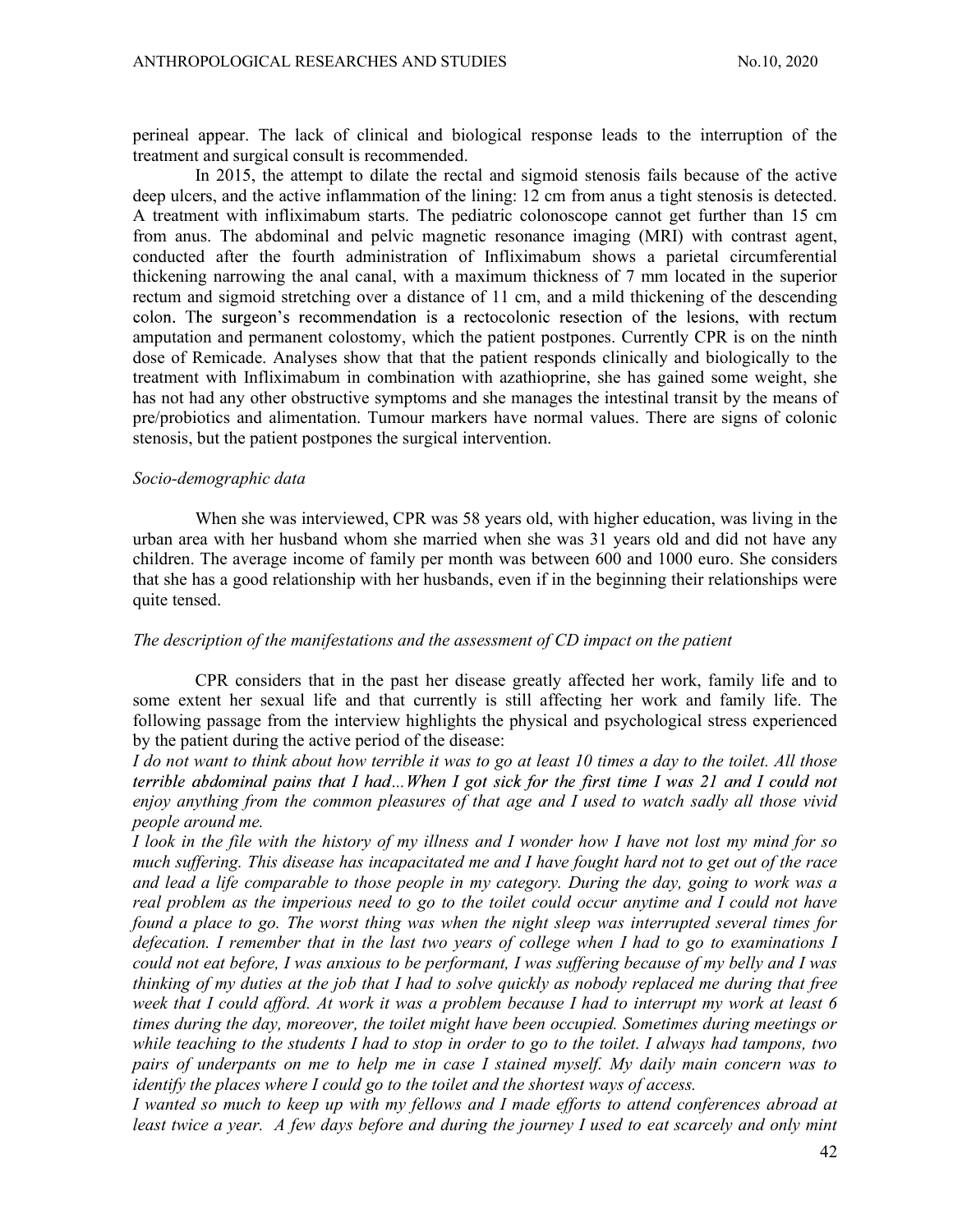tea with stale bread. Every time I returned stumbling as I was very weak. I could not share the hotel room with any colleague because I bothered them as I had to go often to the toilet. I remember the delegation in Paris in 2005 when my colleagues went sightseeing, enjoyed what they saw and I had to suffer from diarrhea, abdominal pain, although I was on prednisone. And so were all the departures. It seems that I decompensated stronger on the road, but I could not give up totally that activity so necessary to my CV. Any departure outside my residence city, even the holiday, created me anxiety because of diarrhea and pain. For 15 years I have been eating and drinking anything that helped me to be constipated and now I have to take care not to be very constipated because of the danger of an intestinal occlusion. Except for the 15 years when I was healthy, the rest involved mostly suffering and running.

#### Relevant psycho-socio-medical aspects for the disease; the stress

The interview has revealed that in the period before the onset of the disease and in the period of disease flare-up, around 1978 and about the beginning of 1996, the patient CPR felt stress because of several causes and for a longer period of time as follows:

a. The failures to college admission that preceded the disease: the emotions and the interpretations of this situation are described briefly in the following sequence of interview:

As my mother was a paediatrician, the idea to attend the Faculty of Medicine came naturally. When I failed the exam, with the shameful score that slightly exceeded 7, it was a disaster. At the time, for the admission to the Faculty of Medicine, there were around 25 candidates per place, the last admission score was about over 9.50. Out of my graduation fellows, only six were not admitted to faculty. When I failed to pass the faculty admission exam, in our family was a real mourning. I spent a year at home to study, then I got a job and I failed for the second time and for the third time. My father resigned. My mother started to tell me how ashamed she was when she went to the hospital and was asked about me, to say that I was not admitted to university college. I had become a sort of black sheep of the family, in comparison with my cousins who followed the usual route – graduated a higher education, got married, had children. An oppressive atmosphere was in the house, the discussions with my mother were always reproachful, she made apropos remarks that the students came home on vacation. Finally, we understood that I should have taken some private lessons to prepare for the admission exam... but I had got tired because I was afraid of a fourth failure. Until 1994, when I decided to try again to enter to a university college, I had obtained a lot of qualifications, I had graduated from post-secondary schools, far from my hometown, and all were insufficient for my mother's standard, but also for mine. The jobs of barman-waiter and cook-confectioner caused me a lot of troubles.

b. Leaving her parents and her provincial hometown for a big city to attend some schools and the emotional suffering related to that period are captured by the following account:

 After the three failures to enter the college I left home (a provincial mountain town) to attend three-year school of public food service and one of hospitality. They were serious international schools, I was studying two foreign languages, I had escaped from that provincial town where everyone knew my failures. However, it was not very good; I was not satisfied with the environment in which I moved: waiters, cooks, and bartenders. When at a conference at which I had to serve I met a former teacher that I knew as a family acquaintance, I felt like fainting because of shame. Two years of study had already passed and I could not give up because I would have had to pay for my schooling.

After a while, I began to have diarrhea and a strong infection that was not cured by antibiotics. The doctors told me it was because of the water. I lasted for 3 months: I had atrocious abdominal pain, I could not retain the stool, I could hardly eat anything, and it was really difficult to attend classes. I was 21 and instead of having fun, and enjoying life, I was lying in the hospital for 3 months. My father told me that the doctor did not want to receive the financial gift saying that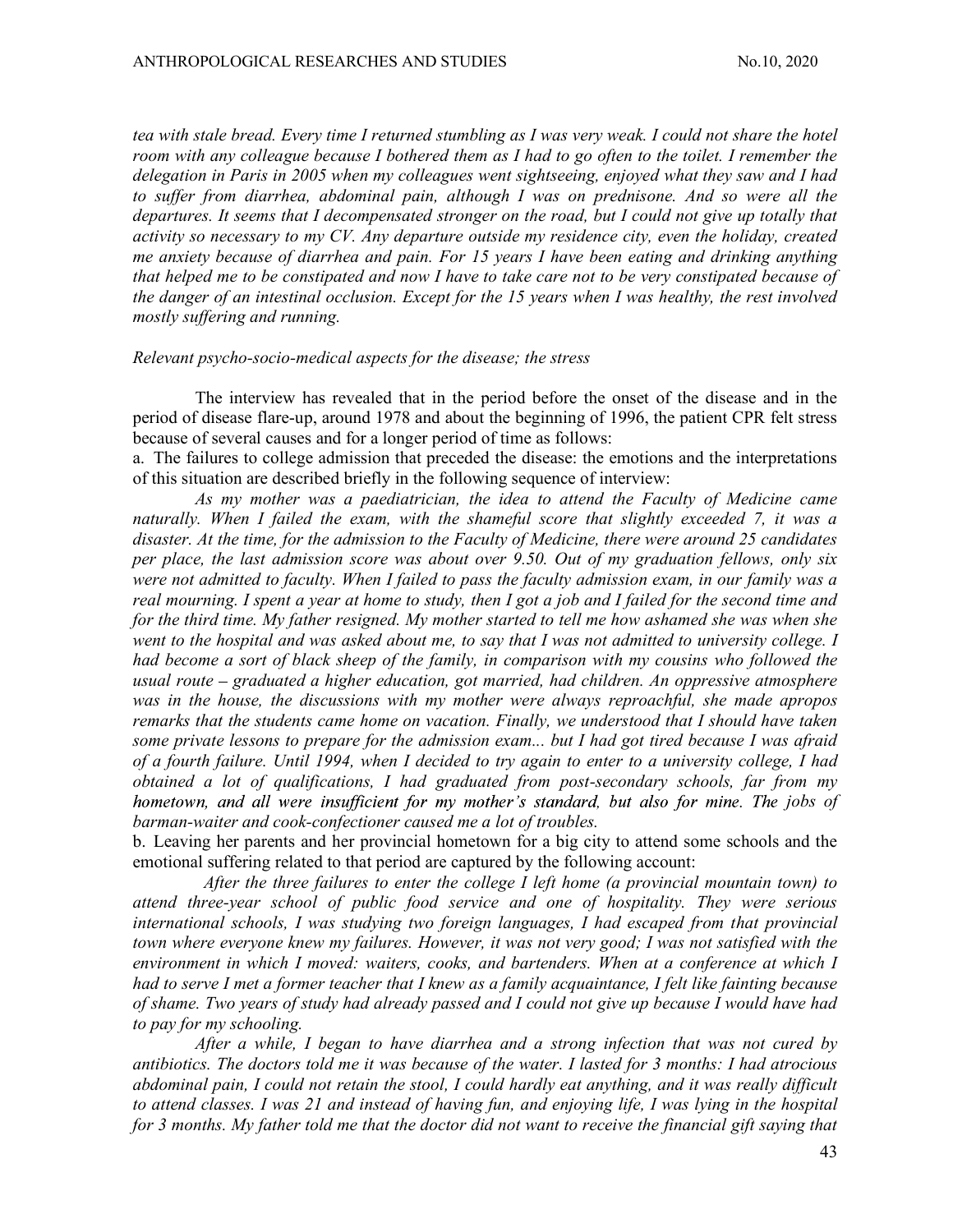he could not guarantee my life. My mother never came to see me because she had some health problems and went to stay at her mother for a while. Finally, I managed to pass all the exams and to graduate from that school. I worked in a big restaurant, earning better than my father and mother, but I had an internal suffering related to my professional pride that came from my mother. I felt uncomfortable because of my work environment and sometimes I was crying all night long. A big problem was that I slept for a long time in a sitting position in the armchair, I had big pain and painful erythematous nodules on the calves. With interventions I managed to get some approvals to work only in hotels, an activity that I and my parents, especially my mother, succeeded to accept. c. Treatments against infections, acne, and for fertility are presented below:

Up to 12 years in winter, I almost always used to suffer from pultaceous tonsillitis with high fever. At that time, the antibiotic was penicillin. The injections hurt so bad that I started to refuse to stay still for the treatment so that my mother had to immobilize me with her leg. The kidneys and the heart were affected so tonsillectomy was necessary. Then, I was given a three-year treatment with moldamin for Sokolski-Bouillaud rheumatism.

After two years of marriage we decided to have a child, but I could not get pregnant. At that time, there were no treatments like today, and the recommended treatment was diclofenac. I took it for about a year and we struggled, especially I, with some grease. Finally, I had two miscarriages at 3 and 4 months. In fact, we were both almost sterile. In my case, it was because of the drugs I had to take for my colon disease and in his case, from a varicocele. Then, I suffered from acne with pustules like furuncles for which I took antibiotics; I was treated with autovaccine for long.

d. Her efforts for the career, her frustrations and the health consequences are captured in the next interview excerpt.

My mother in law always reminded me that her son had college and I did not. To fill my time, to get over my sadness, but especially to fulfill my "mother's dream", in 1994, I entered a college and 14 years later I defended a PhD (for confidentiality we specify only that both are in a field related to medicine). As it was part-time, the faculty lasted for six years. It was hard because I had a job where I could not take a continuous leave for more than one week. I studied enormously so that I pass all the exams because at 37 years I could not afford to re-examination. Out of fear of making mistakes, I was studying till exhaustion, and my social life almost inexistent. For that ambition, I graduated as a valedictorian, but also sick for life. In the penultimate year of college, in the summer of 1996, I was in session and after I found out that I was the only one of that year of study who had managed to obtain the highest mark (10) at the most severe professor who had made more than half of my classmates fail, I "rewarded" myself with an ice-cream from the dispenser, which triggered a urinary infection and colon infection. Thus, I resumed the ordeal with the disease.

On the main routes to home or to where I had to go, I was familiar with all the possible toilet places. Anyway, I reduced to minimum any outgoings, except for those required by the job, because of diarrhea that ceased only for a little while. I had a draconian regime and only the prednisone helped me overcome the crises. I was obsessed with cleaning because of possible infections which I used to catch easily. I had many treatments with antibiotics. I followed my treatment and my diet strictly, but it was in vain.

For quite long I had three jobs where I fulfilled my tasks with maximum conscientiousness. I always had the feeling I was not good enough, that I always had to add things in my CV. I lived dramatically the injustices at work and scarcely could I tolerate those who did not match the performance required by the professional pace. At one point, I started to have a fluttering throat, hair fall and other symptoms that made me have my thyroid investigated. Because my thyroid hormones were in good parameters and the doctor had told me that I had nothing, I insisted and asked her several times what she believed to be my problem. She told me irritated: you see that your cortisol is as big as China, take it easier".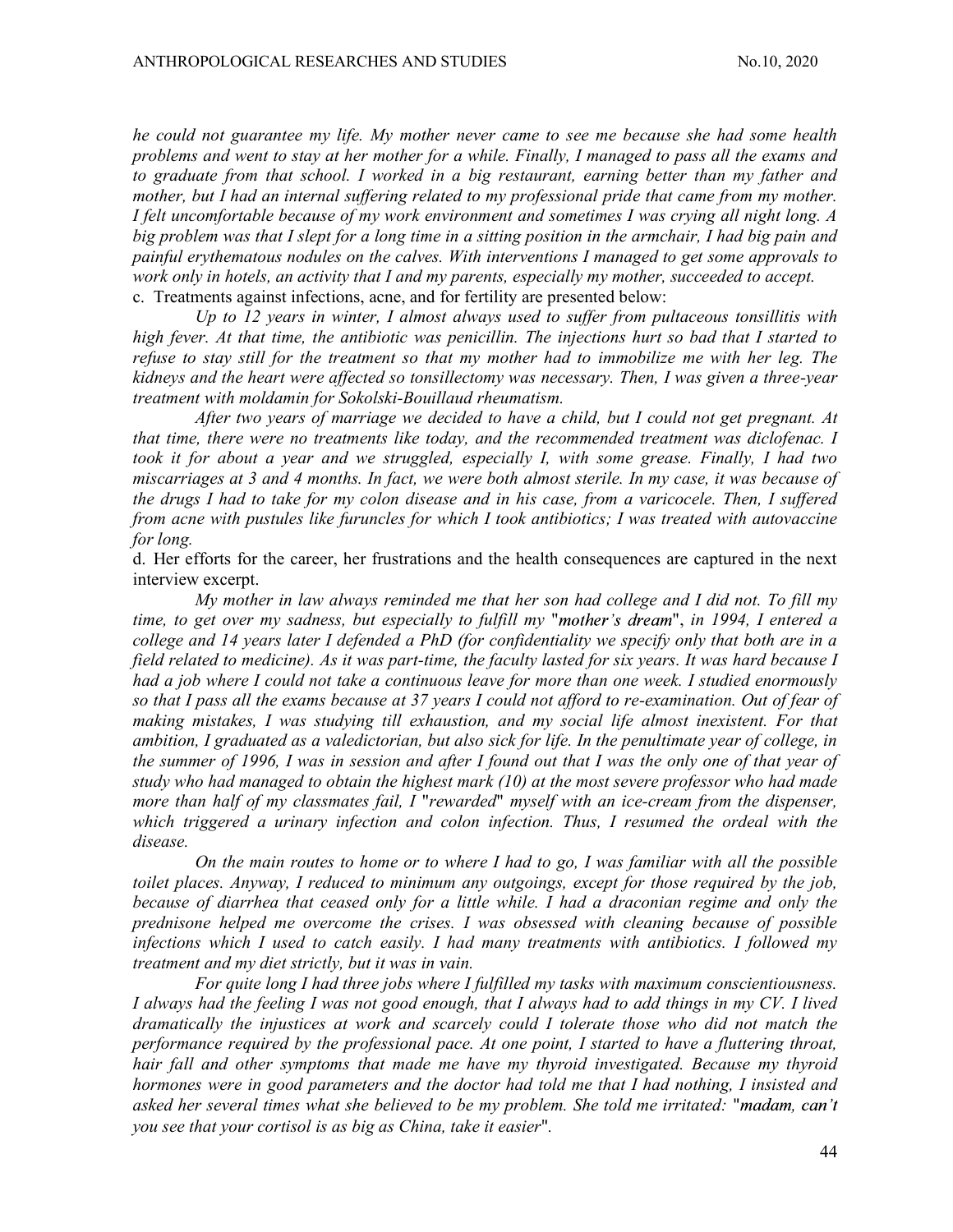During 2011-2013, I won a scholarship in a competition which involved spending three months abroad. It should have been a bless, but for me it was an ordeal because of diarrhea. My belly was like that of a 9 month pregnant, and I did not eat in order to go less to toilet. I returned to Romania with 38 kg when I saw myself naked in a large mirror I burst into tears.

I always hated to go to the hospital and I avoid as much as possible to be hospitalized as this provokes me fear, sadness, concern, which is why I try to fix everything as an outpatient. When one of the gastroenterologists told me reproachfully that I neglected my health, as if I were somehow guilty that I did not react well to the treatment he had prescribed me, I wanted to tell him to his face... I had been having a correct lifestyle, I had quitted smoking for over 15 years, I had been followed precisely all the treatments, I had tried all the complementary treatments ... what more could I have been done? Now, I realize the only one thing I have not done: I have never rested in the real sense of the word. I have been carrying with me, in me, all my career ambitions.

Last month, I was looking in my files with documents for a diploma I needed to participate in a competition for promotion. I experienced an ambivalent attitude: on the one hand the pride of so many schools, masters, scholarships, and on the other hand, the revelation that if I had to get this part out of my life, it would not remain much to enjoy.

Asked about the saddest events in her life, CPR said that these were her mother's lung cancer in 1998, the death of her father in 2000 and of her mother in 2002. Here is the short description of these events the patient provided.

 $My$  mother's diagnosis of lung cancer came as a thunderbolt. Not smoking, not drinking, not working in a toxic environment, she lived in the mountain fresh air, she was a person who did not upset anybody on purpose.... For a year, my father and my mother came from the province, for 120 Km to the hospital, for my mother's chemotherapy. Everything took place in the most silent and discrete way as possible so that they did not disturb me. After a while my father died in sleep, because of a cardiac arrest. With my dad I used to talk on the phone every day, I held counsel with him in everything. When I found the news out I yelled, I mourned with words. It was a shock as if I had lost my mind. When I arrived to prepare funeral duties, I lay next to him in bed to warm him up. The main provider of care, affection, and dialogue was and remains my father. My mother was a colder person, probably bored of the children in the hospital where she worked. Then my mother did not want to live without my father any more, refused any treatment and entered a sort of hunger strike; she died in my arms.

### Emotional feelings, the need of psychotherapist

When asked how she feels, how she normally reacts when someone violates her boundaries, contradicts her, and does not appreciate her, she answered that she feels upset and angry. An excerpt of the interview is below:

Now I've got over it a little bit, but before, I was always on a defense position, losing much energy to prove I'm right in the most elegant possible, although I was boiling inside myself; I felt like throwing something in the head of that person that had done me an injustice.

The patient was asked what she thought to have triggered her disease and she answered:<br>I think my main enemy was my pride that my mother instilled and my emotionalism. At the

transition from middle school to high school, at the graduation exam in high school, I had diarrhea and I vomited. That time, my mother reproached me that I had eaten apples and green apricots and those had made me sick.

CPR confesses that several times some series of individual or group therapy helped her become more confident, and calm down.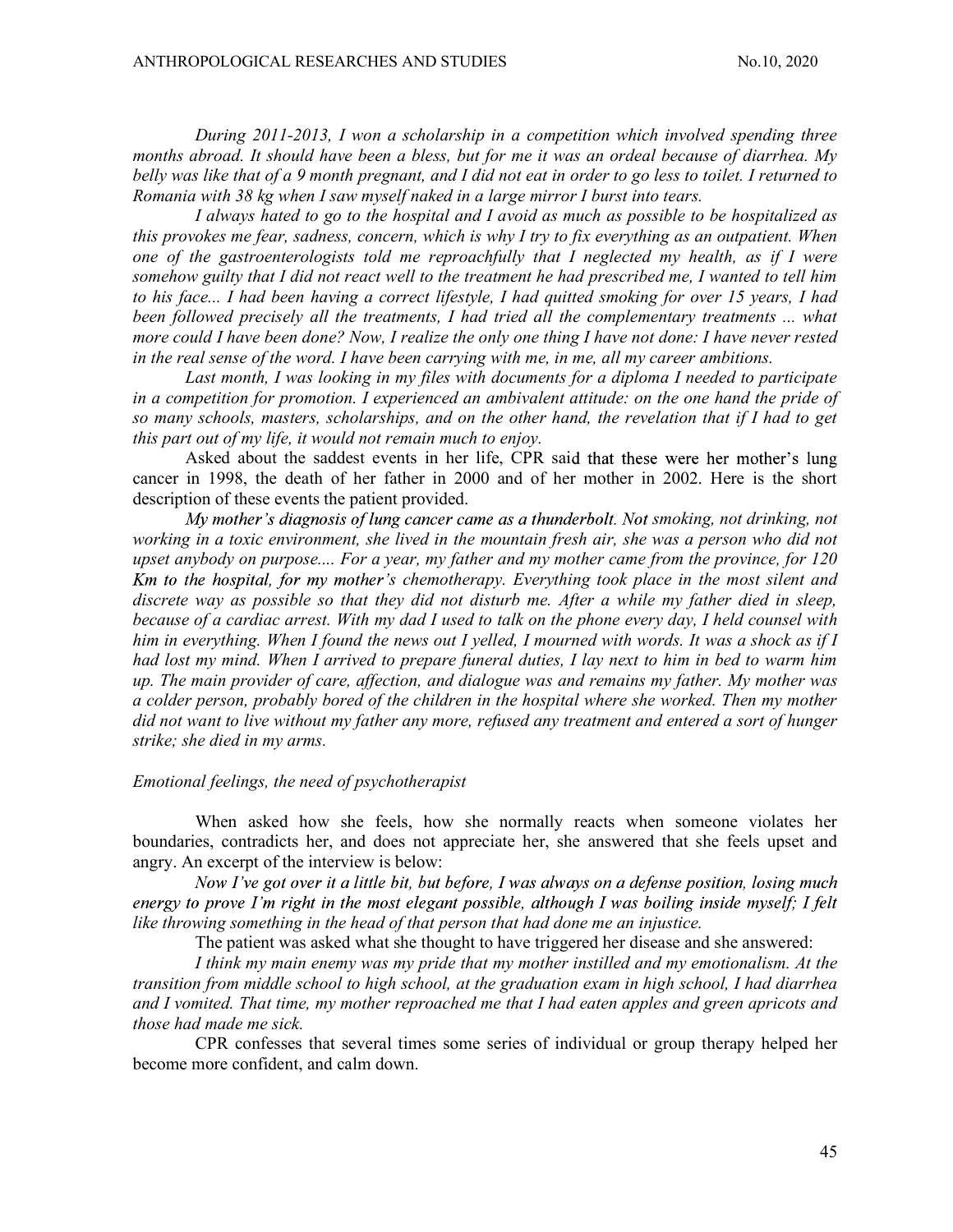### Significant results from questionnaires

CPR's echogram of communication style has revealed that the patient uses mostly Critical Parent ego state. Hospital Anxiety and Depression Scale did not indicate depression, but anxiety was slightly elevated. By Woodworth-Mathews Personal Data Sheet, except for the score from instability that was normal, at all the other 7 scales were recorded limit scores which indicate neurotic tendencies, the tendency to develop emotional, obsessive (psychasthenia), schizoid, paranoid, depressive, hypochondriac, antisocial, impulsive and epileptic behavior. Scores to Aggression Questionnaire were medium at the physical one and high at the verbal one. The scores to The Schmieschek Questionnaire for accentuated personality traits were normal. Of the 13 items from the Jenkins Activity Survey, was identified the following: when under stress pressure CPR, does something immediately, she is never late, the world and her partner tend to perceive her as authoritarian and competitive, her spouse considers her too active and says she would need to take it easier, she thinks she is more precise than the others and generally takes life more seriously. The scores to FACES III indicate a balanced family type, with average scores for cohesion and flexibility.

### **Discussions**

CPR had recurrent infections and treatments with antibiotics were administered to her many times and for long periods, repeatedly. Studies have highlighted that a cause of dysbiosis may be exposure to antibiotics especially at an early age (Becattini, Taur and Pamer, 2016; Zeissig and Blumberg, 2014).

Perturbation of the microbiota increases the risk of allergic disorders, secondary infections, spread of drug-resistant pathogens, intestinal inflammations, obesity, and could affect the physiology of most host organs, even the brain (Caballero and Pamer, 2015; Luna and Foster, 2015).

In addition, CPR had for a long time a treatment with Nonsteroidal anti-inflammatory drugs, which may have been involved in the formation of lesions in the colon.

One aspect that requires further exploration and much attention regards the fact that the treatment was totally discontinued and we cannot know whether this might have contributed to the reappearance of the intense symptoms of the disease.

CPR engaged in obtaining a university degree about 18 years later than usually and entered in a race to recover this deficit of time. The difficulties, the obstacles in achieving school performance experienced by the patient as catastrophically and humiliating, as well as the high standards, perhaps too high at that time, regarding her career, were the main elements which she had to face during the disease. It should be noticed that the suspension of excessive activities has led to a longer period of remission. It also might be deduced that the departure from her parents, the change of the environmental factors, from the fresh mountain air to pollution, and the water change were not favorable to the patient. In addition, it is possible that the patient should have had a biological terrain, perhaps a genetic predisposition, with a sensitivity at the level of the colon taking into account the fact that, since childhood, she had experienced digestive disorders when changing environment, when traveling or when experiencing high emotions.

The common emotion of the patient was anger, and the inner negative dialogues were connected to the performance anxiety, to the fear of failure.

Analysing the case of CPR from the perspective of Rational Emotive Behaviour Therapy taking into account ABC(DE) Model (Dryden and Branch, 2008), the following conclusions have been identified. (A) The activating event was almost each time a challenge connected to performance, a real exam or a problem considered as an exam. The trigger of CPR was any risk that might have damaged her image in front of others. (B) The beliefs regarding the event or her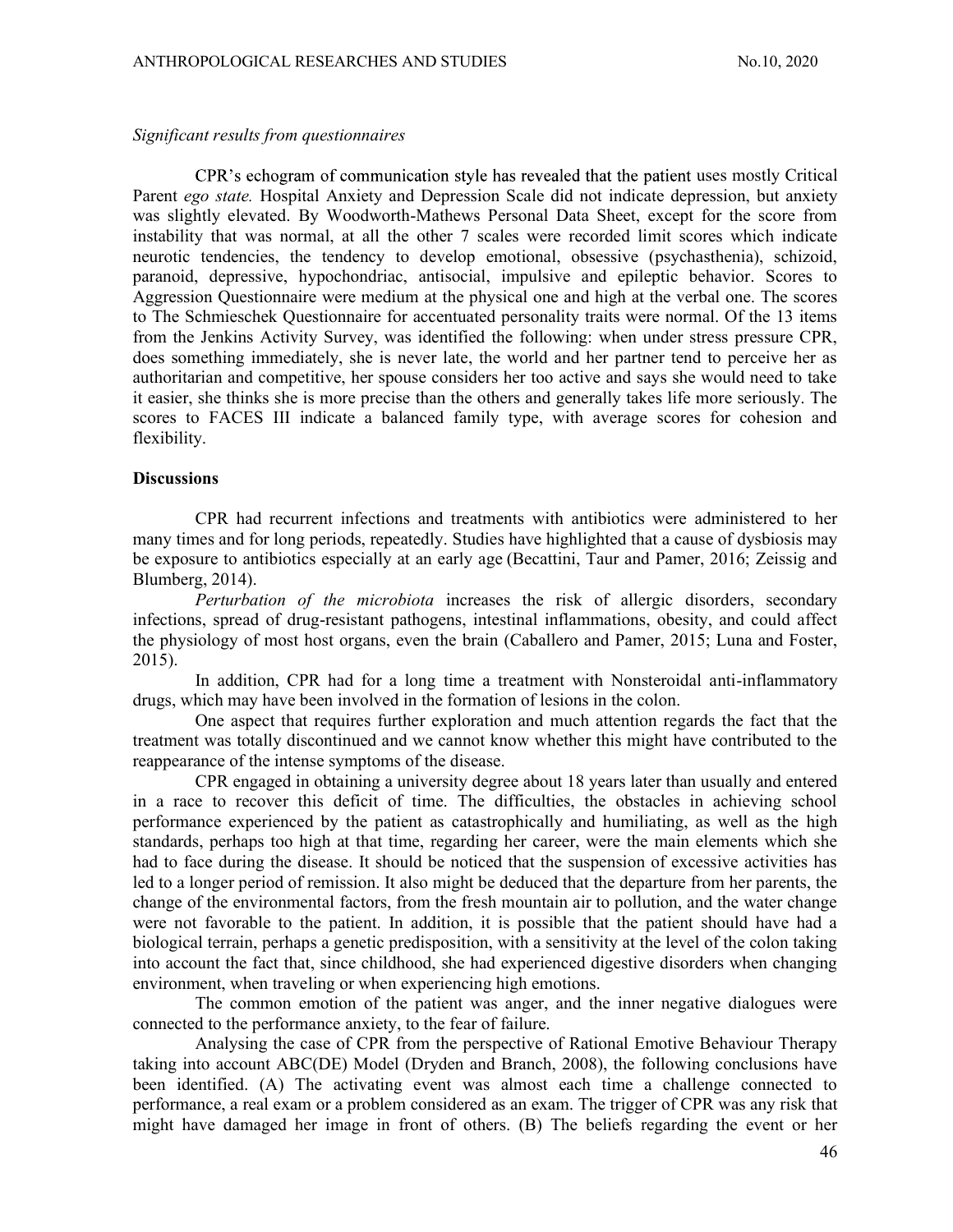capacity were most often irrational. In the patient's accounts can be identified all the basic forms of the irrational beliefs: rigid expectations from herself, from the others and from the world and the derived forms of irrational beliefs: catastrophic thinking, intolerance to frustration, overall negative evaluation and the patterns of thinking like "everything or nothing", "always or never".  $(C)$ Consequences  $-$  emotions as a result of beliefs were in most situations of a dysfunctional type, namely: anxiety, anger, guilt, feelings of hurt and shame. The behaviour of overloading and over involvement was also dysfunctional. The Rational Emotive Behaviour Therapy would be useful. Thus, after identifying the aforementioned ABC, would follow (D): disputing irrational thoughts and beliefs (for instance, is it correct and logical the belief that things must always be the way I want?) and (E): effects, effective new emotions and behaviours that result from the replacement of the irrational beliefs with some reasonable alternatives (for example, breaking these personal rules is to some extent acceptable and allows me to feel disappointed sometimes, I do not like it, but I can stand it (Ellis, 1977, pp. 3-34; Ellis and Dryden, 2007).

 The studies have shown that depressed mood and anxiety associated with the deterioration of health-related quality of life are factors negatively impacting the development of IBD (Mittermaier et al., 2004).

This was also identified in this research: CPR included in the causes of her disease her pride and emotivity. Moreover, the chronic illnesses, such as CD, induce changes in emotions, behaviour, and influence personality. Moreover, the disease is a stressor that can perpetuate itself.

The results at the questionnaire, her story of existential events, depressive, anxious, aggressive feelings, as well as shyness can indicate neuroticism (Costa and Mc Crae, 1991).

This study has identified formulations of the patient's life story that indicate perfectionism as an irrational, self-defeating belief, characterized by an absolutist must to obtain success in getting what she wants, minimal disapproval of other people whom she considers important. These aspects can lead to problems such as anxiety sensitivity, hypercompetitiveness, and stress (Ellis, 2002, p. 217-29).

In the analysed period, the patient CPR was under the impact of five main negative stressors death of a close relative, illnesses, marriage, changes of the eating habits, and difficulties in her own personal achievement (Holmes and Rahe, 1967).

Furthermore, the challenges of the workplace had a negative impact on patient. They were lived with intense negative emotions that could have triggered the disease and small remissions.

Between life stress and illness a relationship exists. Life situations cannot be changed, most often they are not under our control, so it matters how we defend against stressors and more important is what the person thinks about that life situation (Rahe and Arthur, 1987).

The patient CPR told that blood tests indicated that the cortisol was high and this aspect should not be considered accidental. IBD pathogenesis involves immune molecules Cytokines. The stress alters their profile and the production of hormones such as cortisol and serotonin, which can contribute to IBD pathophysiology (Bamias, Kaltsa and Ladas, 2011). In the case of CPR and in others presented in two previous articles (Rada et al., 2017a; Rada et al., 2017b), the following behaviour drivers were identified: Be strong, Be perfect, Please others. From the perspective of the transactional analysis The psychotherapeutic intervention by offering corresponding permissive messages: show what you feel, you are good enough and especially it is OK to please yourself, to make yourself content would help the patients re-evaluate these strategies of survival from childhood, these counterproductive mottos (Kahler and Capers, 1974; Kahler, 1975).

The presence of these drivers make the patient deny the need for rest, so medical leave when there are flare-ups, even if moderate, should not be a mere option, but a necessity for efficient recovery.

One of the major acquisitions of the children of 2-4 years is the control of the anal sphincter – the retention or the expulsion of feces, which gives them great satisfaction. It is the first conquest in their social life and, at the same time, the first way to please the beloved adult. For each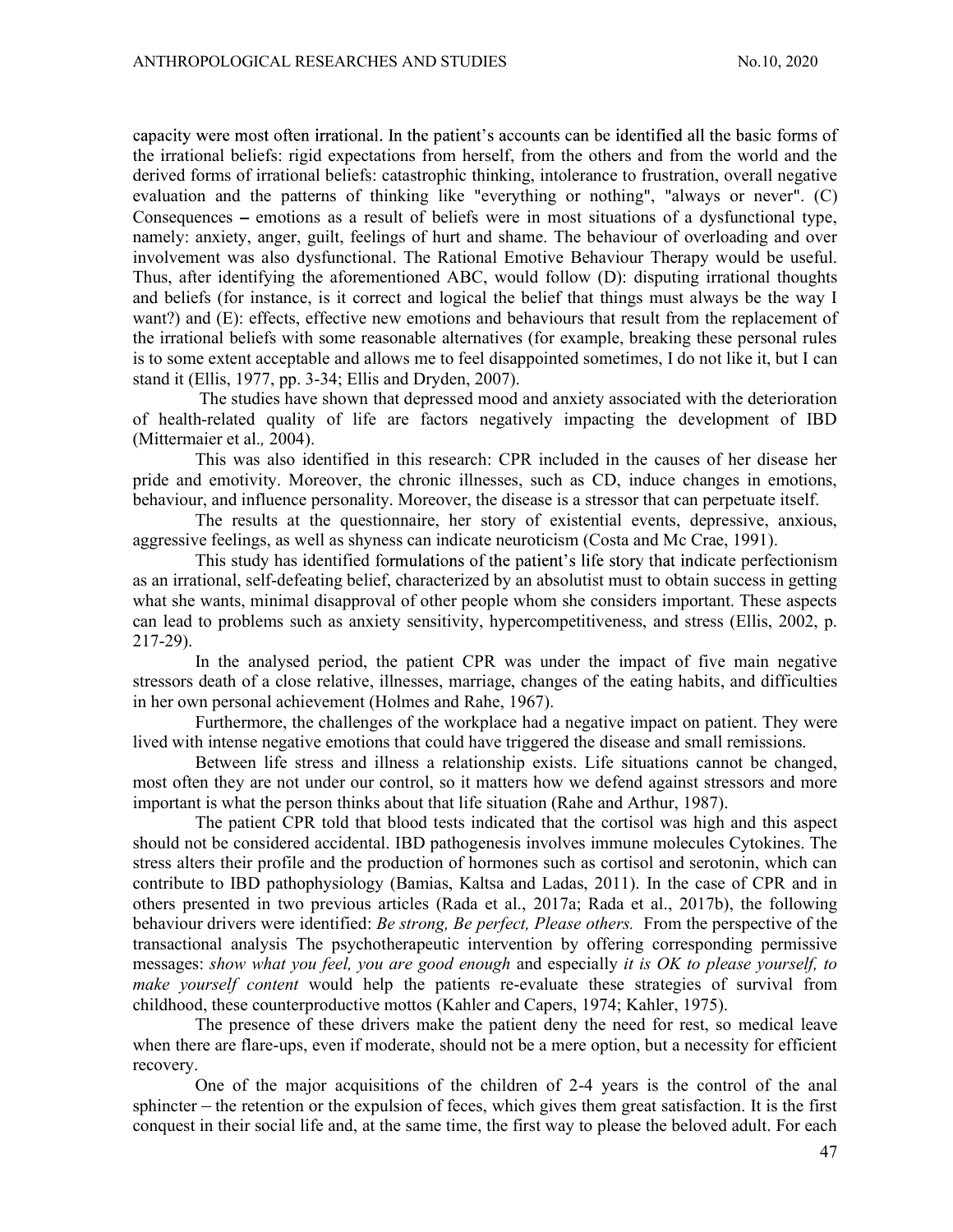success, they are gratified. Diarrhea is very difficult to control even in healthy individuals who have an episode of food intolerance or infection. In the case of the patients with IBD, for whom diarrhea seems never-ending, recurs, anxiety can reach the peak. The imperative sensation of defecation, which is extremely difficult to control, makes the patients feel they are regressing to the anal stage. In this context, the doctor-patient relationship is crucial in IBD, both in terms of the needed information, but especially emotionally: empathy, acceptance, warmth and active listening. The patients need a secure attachment in which they feel that the doctor is a secure base, a reference person with the role of "safe territory". The distant relationship is perceived negatively by a patient in need of consolation and support.

The limit of this study is that it is based only on a single case. However, this highlights the need for a multidisciplinary approach of patients with inflammatory bowel disease, the role of the psychologist being very important.

#### **Conclusions**

The studies regarding the influence of psychotherapy on decreasing the frequency of the flare-ups and the improvement of the life quality are not unitary in conclusions. Some showed that there were no significant improvements, but only mild tendencies of amelioration (Keller et al., 2004). Others suggest that the affective component plays a role in IBD pathogenesis (Kovács and Kovács, 2007), aspect which could support the positive role of psychotherapy. A very recent clinical review published by American College of Gastroenterology, concluded that further researches in psychosocial interventions for IBD are necessary (Ballou and Keefer, 2017).

Pain management becomes important on IBD patients. Studies show that as the pain becomes chronic pain management is more and more difficult because of impaired brain circuits. Mind–body therapies with their cognitive and emotional components induce emotions and positive cognitions and help patients to control their chronic pain and even interrupt it (Bushnell, Low, 2013).

The adaptation to a chronic illness is another potentially stressful event for both the patient and the family and, therefore, a reason to consider psychotherapy helpful, as the patient from this case study has stated.

The patient behaved as if mourning, trapped in one of the three parts of the mourning phases: separation, void, and integration into another system. She experienced shock, denial, overloading and confusion manifested by anger, hatred, fear, despair, insecurity, vulnerability, anxiety, pessimism, bargaining, depression, and she seems to accept to a certain extent the reality of this debilitating diseases. Psychotherapy may help the patients with CD to reassess their priorities, to recover, and to reconcile with the past.

In addition to the classical medical anamnesis, a psychological-anthropological-medical anamnesis would be useful. This should be done by a clinical psychologist, psychotherapist to explore in depth the lifestyle, environmental factors, family environment, existential major events, perceived stress, coping mechanisms, etc. from which conclusions can be drawn regarding the onset and the progression of the disease. It is it is necessary to extend the knowledge regarding the psychological component of CD, enabling in the future the creation of a psychotherapy plan.

The treatment scheme for the patients with IBD should be based on multidisciplinary approaches which should involve the gastroenterologist, nutritionist (dietologist), surgeon, the family doctor, and the psychologist.

#### Acknowledgements

This paper is based on the Research Project accomplished by volunteering *Studiu psiho*socio-medical privind boala inflamatorie colonică (Psychosociomedical Study on the Inflammatory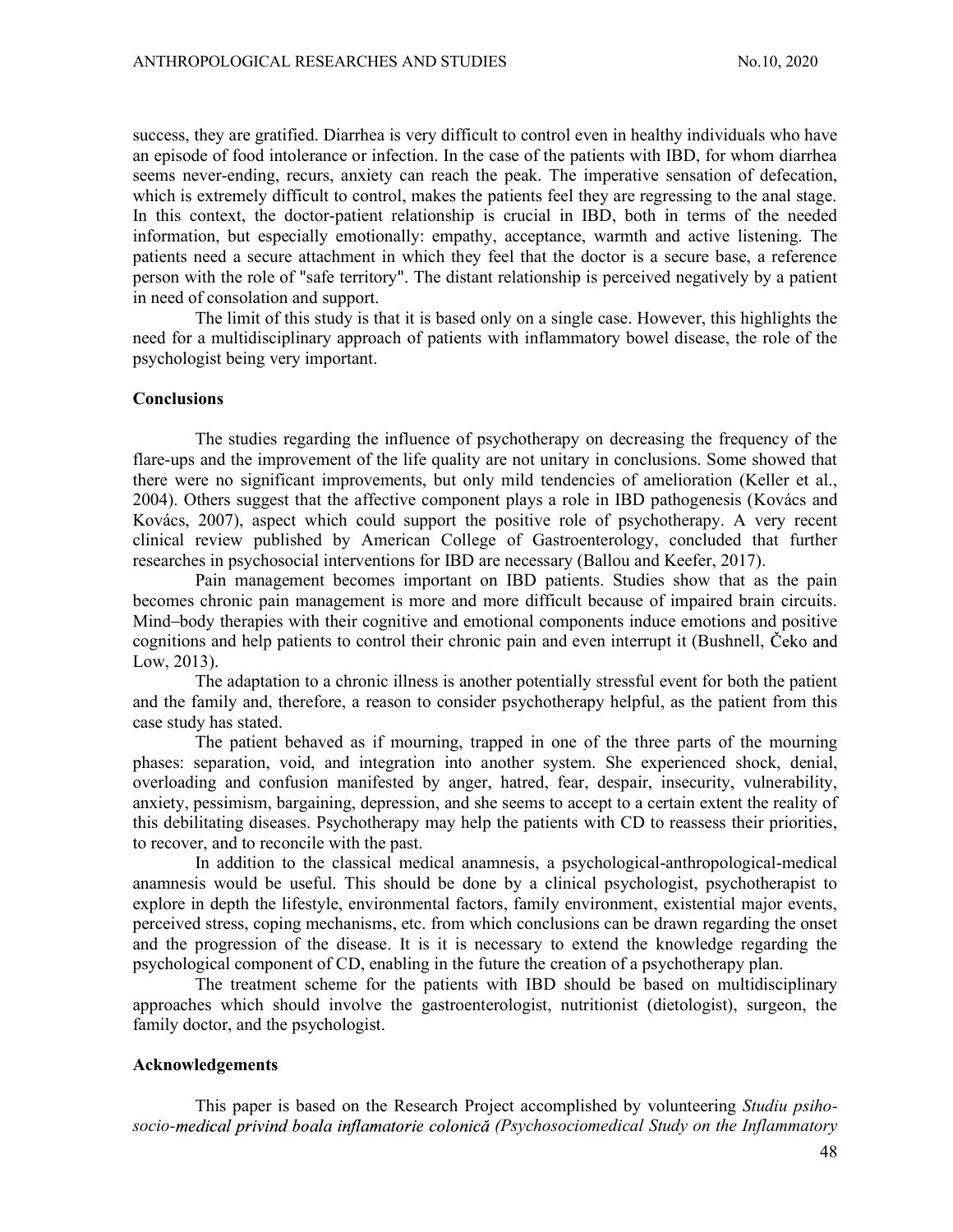Bowel Disease) carried out between 2013 and 2015 by "Elias" Emergency University Hospital, Department of Gastroenterology, Bucharest (No.13005/29.11.2012) and "Francisc I. Rainer" Institute of Anthropology of the Romanian Academy, Bucharest (No. 445/28.11.2012). Research team: Diculescu M.M., Tudor N., Gologan S., Andrei M., Rada C.

## The contribution of authors

The key person responsible for the article is the author of the correspondence who conceptualized the scope of this paper, performed all analyses and wrote the manuscript. Equally the authors have provided specific knowledge, critically revised the draft manuscript. The authors have read and approved the final version of the article.

Conflict of Interest statement. The authors declare that they have no conflict of interest.

### References

- 1. Ardesia, M., Ferlazzo, G. and Fries W., 2015. Vitamin D and Inflammatory Bowel Disease. Biomed Research International, [e-journal] 470805. 10.1155/2015/470805.
- 2. Ballou, S. and Keefer, L., 2017. Psychological Interventions for Irritable Bowel Syndrome and Inflammatory Bowel Diseases. Clinical and Translational Gastroenterology, [e-journal] 8, e214. 10.1038/ctg.2016.69.
- 3. Bamias, G., Kaltsa, G. and Ladas, S.D., 2011. Cytokines in the pathogenesis of ulcerative colitis. Discovery Medicine, 11(60), pp. 459-467.
- 4. Becattini, S., Taur, Y. and Pamer, E.G., 2016. Antibiotic-Induced Changes in the Intestinal Microbiota and Disease. Trends in Molecular Medicine, [e-journal] 22(6), pp. 458-478. http://dx.doi.org/10.1016/j.molmed.2016.04.003.
- 5. Bushnell, C.M., Čeko, M. and Low L.A., 2013. Cognitive and emotional control of pain and its disruption in chronic pain. Nature Reviews Neuroscience, 14 (7), pp. 502-511.
- 6. Buss, A.H. and Perry, M.P., 1992. The aggression questionnaire. Journal of Personality and Social Psychology, 63, pp. 452-259.
- 7. Caballero, S. and Pamer, E.G., 2015. Microbiota-mediated inflammation & antimicrobial defense in the intestine. Annual Review of Immunology, 33, pp. 227-256.
- 8. Cleynen, I., Boucher, G., Jostins, L., Schumm, L.P., Zeissig, S., Ahmad T., Andersen, V., Andrews, J.M., Annese, V., Brand, S., Brant, S.R., Cho, J.H, Daly, M.J., Dubinsky, M., Duerr, R.H., Ferguson, L.R, Franke, A., Gearry, R.B., Goyette, P., Hakonarson, H., Halfvarson, J., Hov, J.R., Huang, H., Kennedy, N.A, Kupcinskas, L., Lawrance, I.C., Lee, J.C., Satsangi, J., Schreiber, S., Théâtre, E., van der Meulen-de Jong, A.E, Weersma, R. K., Wilson, D.C., Parkes, M., Vermeire, S., Rioux, J.D., Mansfield, J., Silverberg, M.S., Radford-Smith, G., McGovern, D.P.B., Barrett, J.C. and Lees C.W., 2016. Inherited determinants of Crohn's disease and ulcerative colitis phenotypes: a genetic association study. The Lancet, [e-journal] 387(10014), pp. 156-167. http://dx.doi.org/10.1016/S0140- 6736(15)00465-1.
- 9. Colombel, J-F. and Mahadevan, U., 2017. Inflammatory Bowel Disease Innovations and Changing Paradigms. Gastroenterology, [e-journal] 152(2), pp. 309-312. http://dx.doi.org/10.1053/j.gastro.2016.12.004.
- 10. Costa, P.T. Jr. and Mc Crae, R.R., 1992. Neo PI-R professional manual Psychological Assessment Resources. Adaptat în România de Iliescu D., Minulescu M., Nedelcea C, Ispas D, NEO PI-R, Manual tehnic interpretativ [Adapted to Romania by Iliescu D., Minulescu M., Nedelcea C, Ispas D, Technical Manual interpretative] Cluj-Napoca: Editura Sinapsis.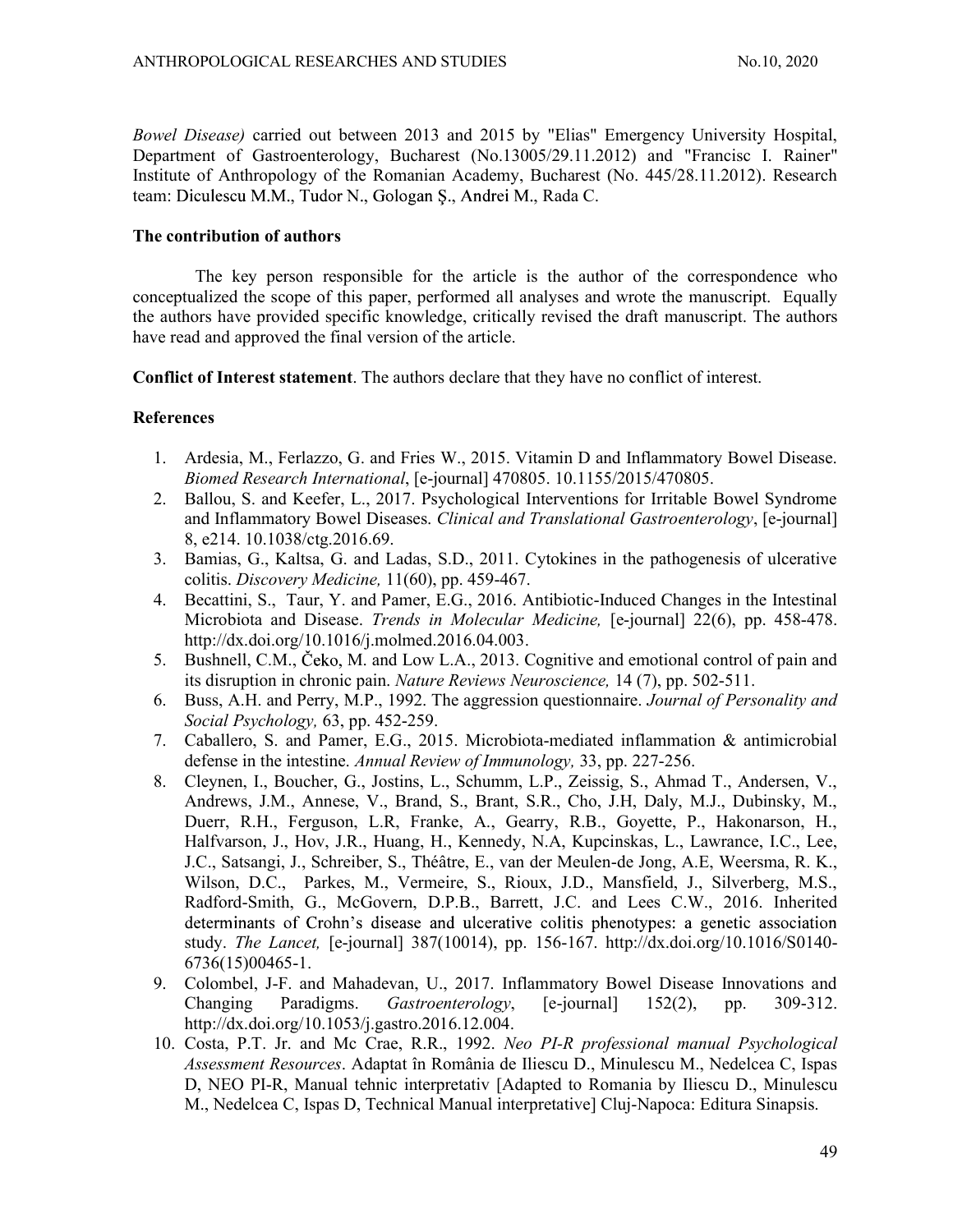- 11. Dafinoiu, I., 2016. Personalitatea. Metode de abordare. [Personality. Method of Approach]. Iasi: Polirom.
- 12. Danese, S., Fiorino, G., Fernandes, C. and Peyrin-Biroulet L., 2014. Catching the therapeutic window of opportunity in early Crohn's disease. Current Drug Targets, 15(11), pp. 1056-1063.
- 13. De Graaf, A. and Kunt, K., 2010. Einstein și arta de a naviga. O explorare a leadershipului modern. [Einstein and the art of sailing. An exploration of modern leadership]. București: Editura Codecs and Editura Exced.
- 14. Dryden, W. and Branch, R., 2008. The Fundamentals of Rational Emotive Behaviour Therapy A Training Handbook, 2th ed. Chichester: John Wiley and Sons Press.
- 15. Ellis, A. and Dryden, W., 2007. The Practice of Rational Emotive Behavior Therapy: 2th ed. New York: Springer Publishing Company.
- 16. Ellis, A., 1977. The basic clinical theory of rational-emotive therapy. In Ellis A. and Grieger R. (Eds.) Handbook of rational-emotive therapy, p. 3-34. New York: Springer.
- 17. Ellis, A., 2002. The role of irrational beliefs in perfectionism in Flett, G.L. and Hewitt P.L. (Eds.), Perfectionism: Theory, research, and treatment, p. 217-29. Washington DC: US: American Psychological Association.
- 18. Fiorino, G., Bonifacio, C., Peyrin-Biroulet, L. and Danese, S., 2016. Preventing Collateral Damage in Crohn's Disease: The Lémann Index. Journal of Crohn's and Colitis, [e-journal] 10(4), pp. 495-500. https://doi.org/10.1093/ecco-jcc/jjv240.
- 19. Gheonea, D.I., Saftoiu, A., Ciurea, T., Popescu, C., Georgescu, C.V., Malos, A., 2010. Confocal laser endomicroscopy of the colon. Journal of Gastrointestinal and Liver Diseases, 19 (2), pp. 207-211.
- 20. Gracie, D.J., Irvine, A.J., Sood R., Mikocka-Walus, A., Hamlin, P.J. and Ford, A.C., 2017. Effect of psychological therapy on disease activity, psychological comorbidity, and quality of life in inflammatory bowel disease: a systematic review and meta-analysis. The Lancet. Gastroenterology and Hepatology, [e-journal] 2(3), pp. 189-199. http://dx.doi.org/10.1016/S2468-1253(16)30206-0. From ( $\alpha$ , bominato,  $\alpha$ , peyrin-Bottouet, L. and Dattese, S., 2016. Frevening Constantine (From S. Bowell, peyrin-Bowell, 10(4), pp. 495-500. https://doi.org/10.1093/ecc-jccijv240.<br>
Hence, D.J., Saftoiu, A., Ciures, T.
- 21. Harper, J.W. and Zisman, T.L., 2016. Interaction of obesity & inflammatory bowel disease. World Journal of Gastroenterology, [e-journal] 22(35), pp. 7868-7881. 10.3748/wjg.v22.i35.7868.
- 22. Hendy, P. and Hart, A.A., 2013. Review of crohn's disease. European Medical Journal Gastroenterology, 1, pp. 116-123.
- 23. Holmes, T.H. and Rahe, R.H., 1967. The Social Readjustment Rating Scale. Journal of Psychosomatic Research, [e-journal] 11(2), pp. 213-18. http://dx.doi.org/10.1016/0022- 3999(67)90010-4.
- 24. Husain, A. and Triadafilopoulos G., 2004. Communicating with patients with inflammatory
- 25. Hwang, J.M. and Varma, M.G., 2008. Surgery for inflammatory bowel disease. World Journal of Gastroenterology, [e-journal] 14(1), pp. 2678-2690. 10.3748/wjg.14.2678.
- 26. Jenkins, C.D., Zyzanski, S.J. and Rosenman, R.H., 1971. Progress toward validation of computer-scored test for the type A coronary-prone behavior pattern. Psychosomatic Medicine, 33, pp. 193-202.
- 27. Kahler T. and Capers H., 1974.The Miniscript. Transactional Analysis Journal, 4(1), pp. 26- 42.
- 28. Kahler, T., 1975. Drivers-The Key to the Process Script. Transactional Analysis Journal, 5(3), pp. 280-284.
- 29. Kaplan, G.G. and Ng, S.C., 2017. Understanding and Preventing the Global Increase of Inflammatory Bowel Disease. Gastroenterology, [e-journal] 52(2), pp. 313-321.e2. http://dx.doi.org/10.1053/j.gastro.2016.10.020.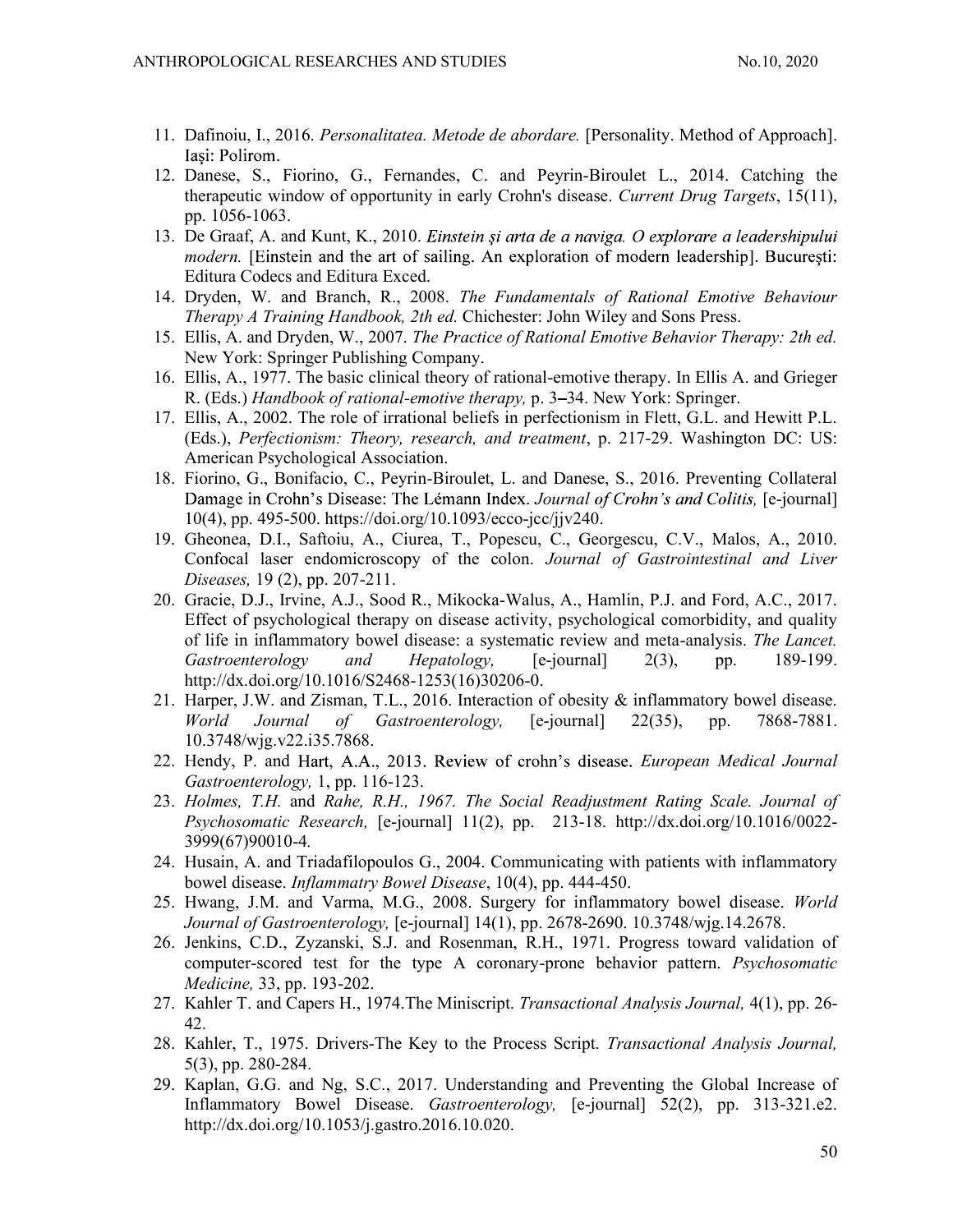- 30. Karczewski, J., Poniedziałek, B., Rzymski, P., Rychlewska-Hańczewska, A., Adamski, Z. and Wiktorowicz K., 2014. The effect of cigarette smoking on the clinical course of inflammatory bowel disease. Przeglad Gastroenterologiczny, 9(3), pp. 153-159. 10.5114/pg.2014.43577.
- 31. Keller, W., Pritsch, M., Von Wietersheim, J., Scheib, P., Osborn, W., Balck, F., Dilg, R., Schmelz-Schumacher, E., Doppl, W., Jantschek, G. and Deter H.C., 2004. Effect of psychotherapy and relaxation on the psychosocial and somatic course of Crohn's disease: main results of the German Prospective Multicenter Psychotherapy Treatment study on Crohn's Disease. Journal of Psychosomatic Research, 56(6), pp. 687-96.
- 32. Kovács, Z. and Kovács, F., 2007. Depressive & anxiety symptoms, coping strategies in patients with irritable bowel syndrome and inflammatory bowel disease. Psychiatria Hungarica, 22(3), pp. 212-221.
- 33. Liu, T.C., Gurram, B., Baldridge, M., Head, R., Lam, V., Luo, C., Cao, Y., Simpson, P., Hayward, M., Holtz, M., Noe, J., Lerner, D., Cabrera, J., Biank, V., Stephens, M., Huttenhower, C., McGovern, D., Xavier, R., Stappenbeck, T. and Salzman, N., 2016. O-011 Paneth Cell Phenotypes Define a Subtype of Pediatric Crohn's Disease Through Alterations in Host-Microbial Interactions. *Inflammatory Bowel Diseases*, [e-journal] 22 Suppl 1:S4. 10.1097/01.MIB.0000480097.23732.5e.
- 34. Luna, R.A. and Foster, J.A., 2015. Gut brain axis: diet microbiota interactions & implications for modulation of anxiety and depression. Current Opinion on Biotechnology, 32, pp. 35-41.
- 35. Mihai, C., Cijevschi, C., Dranga, M., and Pintilie, I., 2010. Boala crohn chirurgicală [English title: Crohn's disease - medical and surgical disease]. Jurnalul de  $Chirurgie$ , Iași,  $6(2)$ , pp.181-188.
- 36. Milanesi, E., Dobre, M., Manuc, T.E., Becheanu, G., Tieranu, C.G., Ionescu, E. M. and Manuc, M., 2019. Mucosal gene expression changes induced by anti-TNF treatment in inflammatory bowel disease patients, Drug Development Research [e-journal] 80(6), pp. 831-836. https://doi.org/10.1002/ddr.21566
- 37. Mittermaier, C., Dejaco, C., Waldhoer, T., Oefferlbauer-Ernst, A., Miehsler, W., Beier, M., Tillinger, W., Gangl, A. and Moser, G., 2004. Impact of depressive mood on relapse in patients with inflammatory bowel disease: a prospective 18-month follow-up study. Psychosomatic Medicine, 66(1), pp. 79-84.
- 38. Okada, H., Kuhn, C., Feillet, H. and Bach, J-F., 2010. The "hygiene hypothesis" for autoimmune & allergic diseases: an update. Clinical and Experimental Immunology, 160, pp.1-9.
- 39. Olendzki, B.C., Silverstein, T.D., Persuitte, G.M., Ma, Y., Baldwin, K.R. and, Cave, D. 2014. An anti-inflammatory diet as treatment for inflammatory bowel disease: a case series report. Nutrition Journal, [e-journal] 13:5. 10.1186/1475-2891-13-5.
- 40. Rada, C., Andrei, M., Țieranu, C., Ispas, A.T., Diaconu, C.C. and Baciu A., 2017a. Ulcerative colitis – Psychosocial factors involved. International Journal of Medical Research & Health Sciences, 6(4), pp. 27-35. http://www.ijmrhs.com/medicalresearch/ulcerative-colitis-psychosocial-factors-involved.pdf.
- 41. Rada, C., Andrei, M., Tieranu, C., Ispas, A.T. and Diaconu, C.C., 2017b. Crohn's disease psychosocial factors involved. Case study. Revista de Psihologie, 63(1), pp. 7-19. http://revistadepsihologie.ipsihologie.ro/images/revista\_de\_psihologie/Rev.-psihol.-1- 2017.pdf
- 42. Rada, C. and Ispas, A.T., 2016. Alcohol consumption & accentuated personality traits among young adults in Romania: a cross-sectional study. Substance Abuse Treatment, Prevention, and Policy, [e-journal] 11(1), pp. 1-13. 10.1186/s13011-016-0080-3.